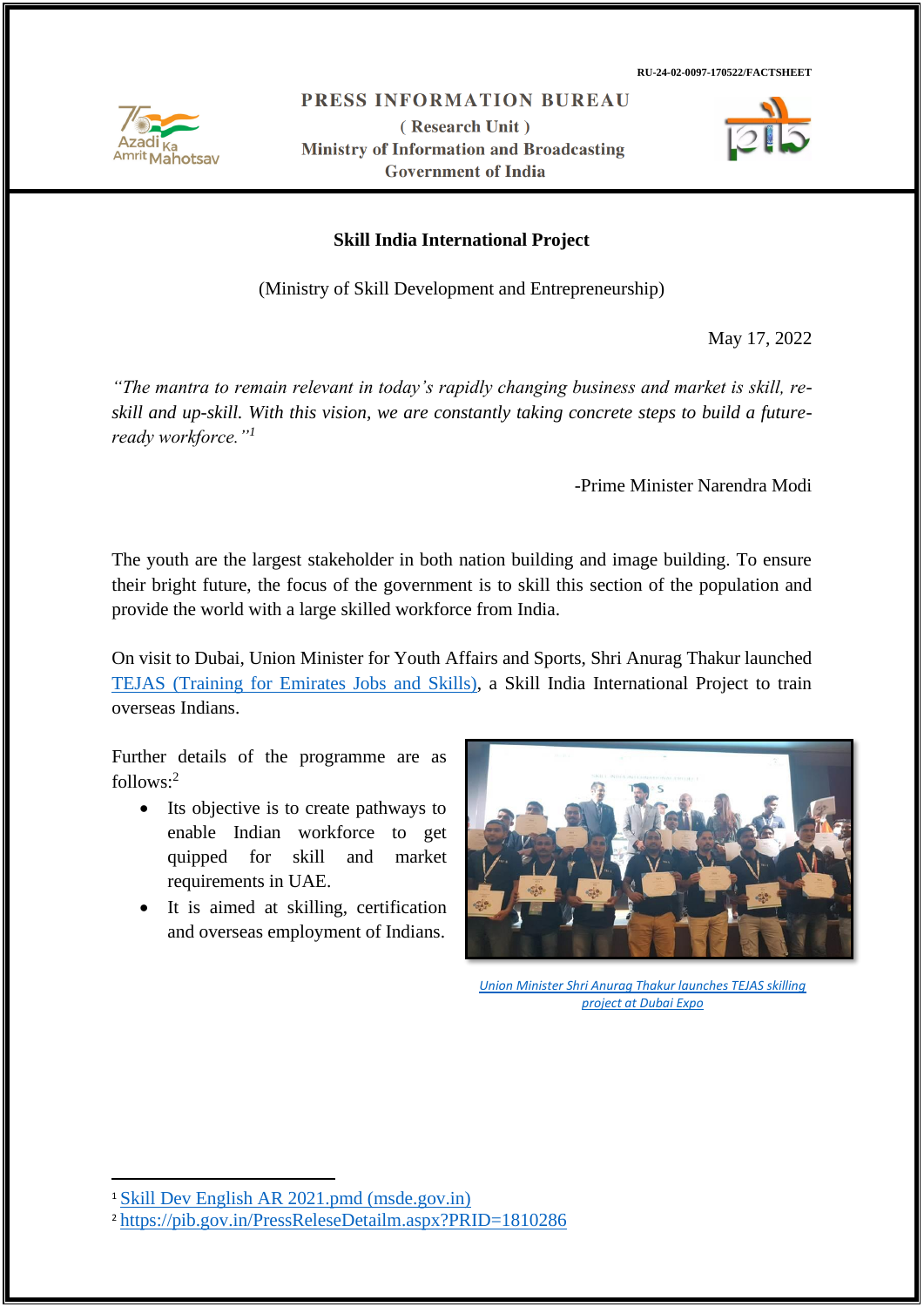• Tejas aims at creating a 10,000 strong Indian workforce in UAE during the initial phase.

**IISC (India International Skill Centre) network, under the [Ministry of Skill](https://www.msde.gov.in/)  [Development and Entrepreneurship](https://www.msde.gov.in/)**, had been endorsing projects similar to 'Skill India International Project'. It aims at providing employment opportunity to the youth abroad by skilling youth and signing Memorandum of Understanding /Memorandum of Cooperation with various countries such as Germany, Japan, Switzerland, United Arab Emirates, Qatar, Belarus, United Kingdom and France.<sup>3</sup>



[National Skill Development Corporation \(NSDC\),](https://nsdcindia.org/) along with Ernst & Young (EY) had conducted the 'Global Skill Gap Study'. The study showcased the in-depth analysis of the global workforce markets with prime focus on leveraging the opportunities to the benefit of Indian workforce. The study highlighted nations that would face workforce shortages in the foreseeable future and maps out the corresponding opportunities that these shortages present for the Indian workforce.<sup>4</sup>

### **India International Skill Centre (IISC)**

To facilitate international workforce mobility, the National Skill Development Corporation (NSDC) launched [India](https://msde.gov.in/en/schemes-initiatives/schemes-initiatives-through-nsdc/india-international-skill-centres-IISCs)  [International Skill Centre \(IISC\)](https://msde.gov.in/en/schemes-initiatives/schemes-initiatives-through-nsdc/india-international-skill-centres-IISCs) Network on 11 February, 2020. It is a nodal platform to facilitate international workforce mobility opportunities for Indians. It is a fee based, market driven model, determined by global workforce



supply and demand dynamics. It comprises Member Organizations involved in activities related to overseas workforce mobility like incremental skill training on international standards or testing/assessment of skills for overseas employment, operating through several fixed centres called as IISCs. Through the IISC Network, Member Organizations are supported to work across various country clusters: Gulf cooperation council (GCC); Japan, Russia, South

<sup>3</sup> <https://pib.gov.in/PressReleasePage.aspx?PRID=1697431>

<sup>4</sup> [India International Skill Centre \(IISC\) Network | National Skill Development Corporation](https://www.nsdcindia.org/iisc-network)  [\(NSDC\) \(nsdcindia.org\)](https://www.nsdcindia.org/iisc-network)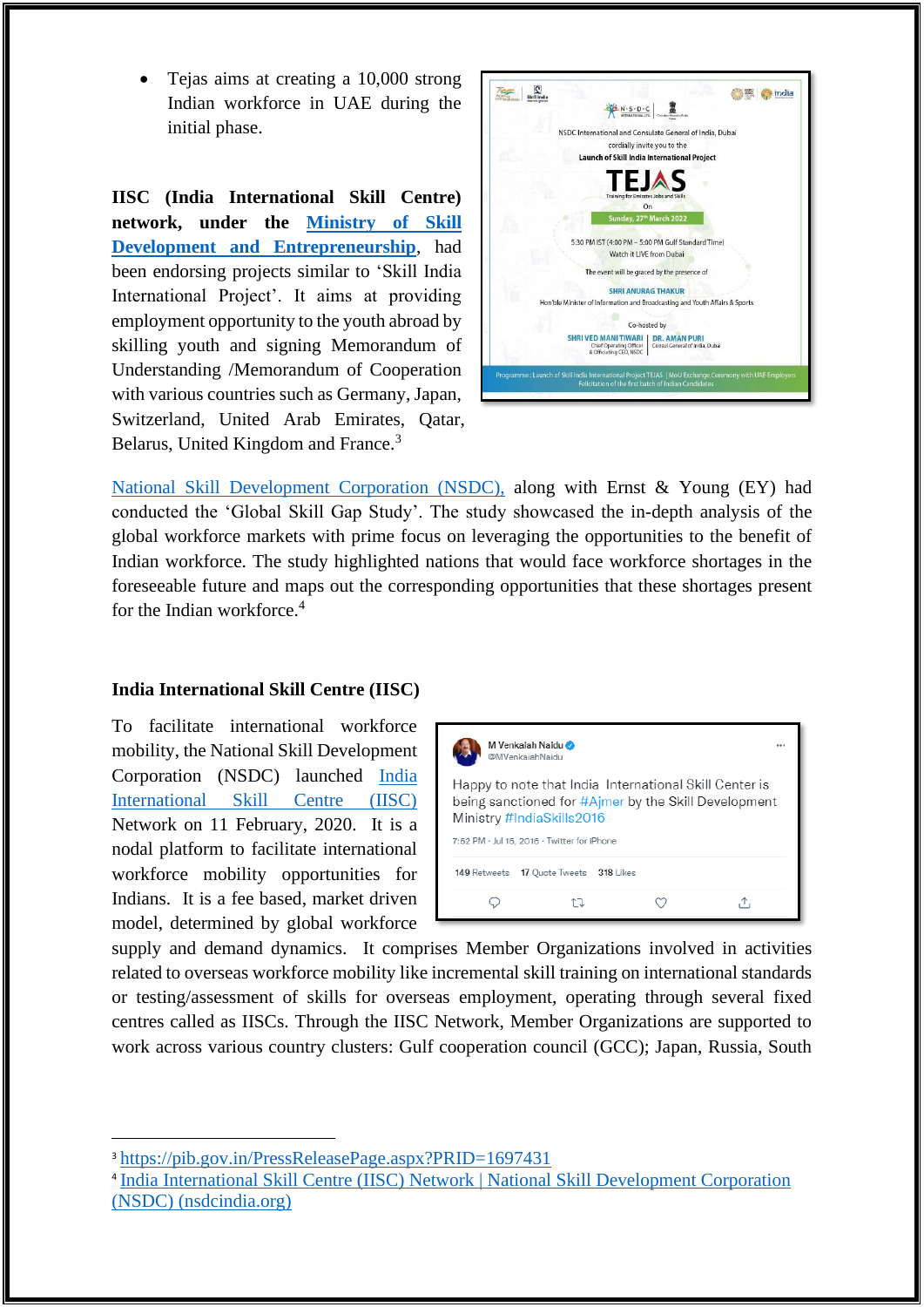East Asia; North America; Australia, New Zealand; and Europe. NSDC provides access to the following benefits to the members of the IISC Network:<sup>5</sup>

- Knowledge and Research to facilitate International Workforce Mobility.
- Government-to-Government/Business-to-Business facilitation.
- International Skill Standard Benchmarking and Harmonization
- Advocacy and Branding
- International Workforce Facilitation Employer Connect.
- Funding support Candidate and business loans.
- International Assessment Centres.
- Technological Support through IT platform Data Management and Monitoring system.



NSDC along with the IISC Network Member Organisations works to achieve the following milestones for the country clusters:<sup>6</sup>

- International Skill Harmonization & Benchmarking Acceptance of Indian Skill Standards and collaboration for International Approved Standards across 10 Countries
- International Workforce Mobility Place at least 100,000 skilled certified Indian candidates overseas
- Pre-Departure Orientation Trainings Orient and train 250,000 candidates
- Recognition of Prior Learning Assessment & Certification Overseas 25,000 workers

<sup>5</sup> <https://pib.gov.in/PressReleasePage.aspx?PRID=1697431>

<sup>6</sup> [India International Skill Centre \(IISC\) Network | National Skill Development Corporation](https://nsdcindia.org/iisc-network)  [\(NSDC\) \(nsdcindia.org\)](https://nsdcindia.org/iisc-network)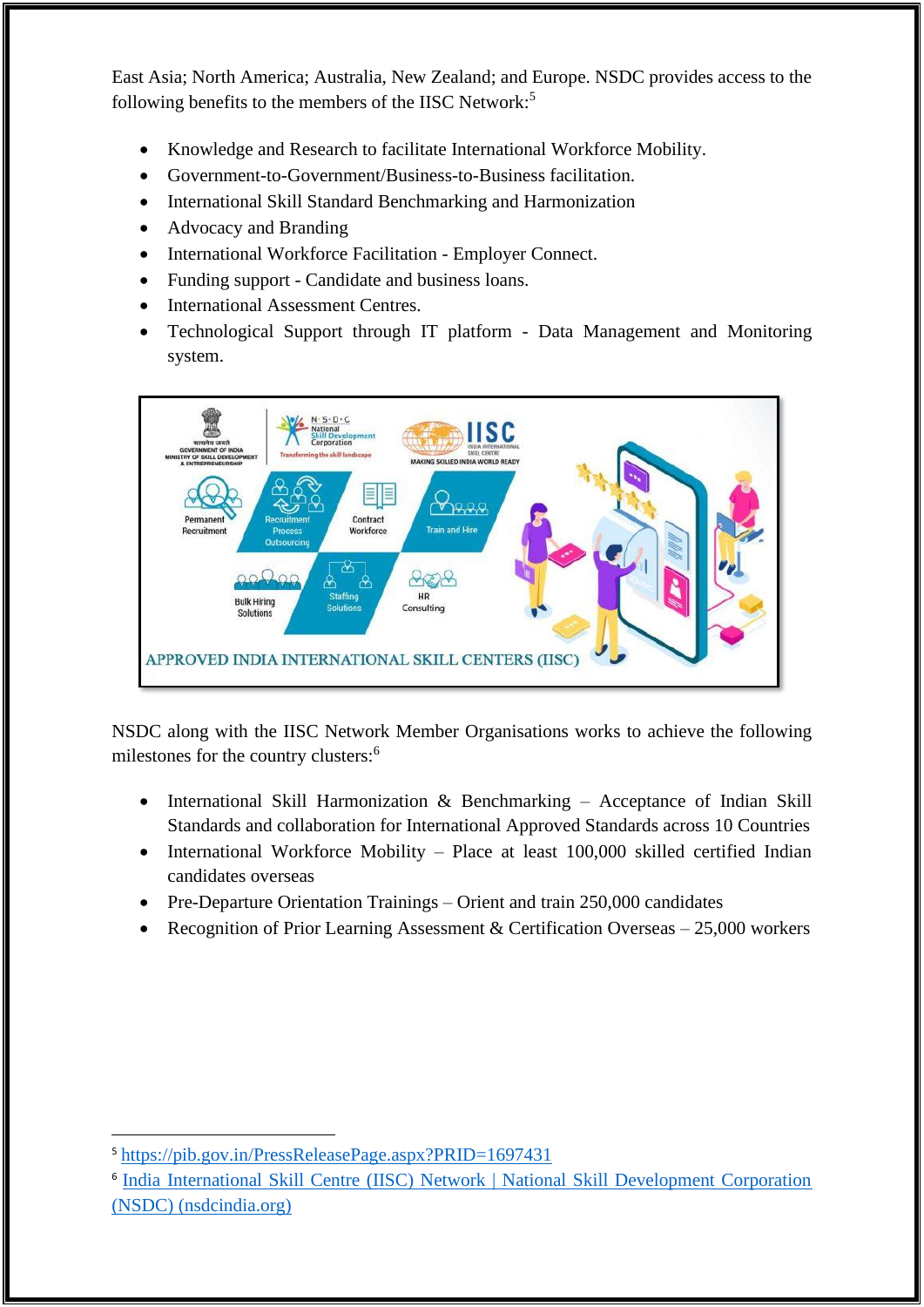

# **International Collaborations for Skill Development<sup>7</sup>**

Government of India has taken up several initiatives for vocational education and training through signing and reviewing of Memoranda of Understanding (MoUs)/ Partnership Agreements with various foreign countries with special focus on neighbourhood countries.

- MSDE has developed mechanism to speed up skilling activities to achieve the target of **Skill India Mission**.
- Scheme for **International Cooperation for skill development** has been introduced to facilitate international mobility of youths towards exploiting emerging employment opportunities in different countries.
- **Global skill gap studies and analysis modules** have also been put in place to render input for policy interventions in this direction.
- The **International Collaboration Policy of MSDE** has taken more definite shape over the past two years. In order to achieve the desired outcome through International Cooperation (IC), the Ministry's Policy to that end is intended to be built upon the following four pillars:
	- i. **Seek assistance from other countries for improving our skilling system** involving Government of India and States. The States should be supported for necessary capacity building;
	- ii. **Providing assistance to other countries in skills**, through Government of India and States;
	- iii. Cooperation for export of skilled manpower involving:
		- a. Mutual acceptance of alignment of assessment/certification standards between India and the other countries; and
		- b. Agreement to enable export of manpower (like Technical Internship Training Programme (TITP) agreement); and
	- iv. **Participation in multilateral fora** (like International Labor Organization i.e. ILO) for the purpose of receiving fund and knowledge-augmenting skill diplomacy

<sup>7</sup>[https://msde.gov.in/sites/default/files/2021-08/English-](https://msde.gov.in/sites/default/files/2021-08/English-%20Anual%20Report%20of%20MSDE%20for%202020-21.pdf) [%20Anual%20Report%20of%20MSDE%20for%202020-21.pdf](https://msde.gov.in/sites/default/files/2021-08/English-%20Anual%20Report%20of%20MSDE%20for%202020-21.pdf)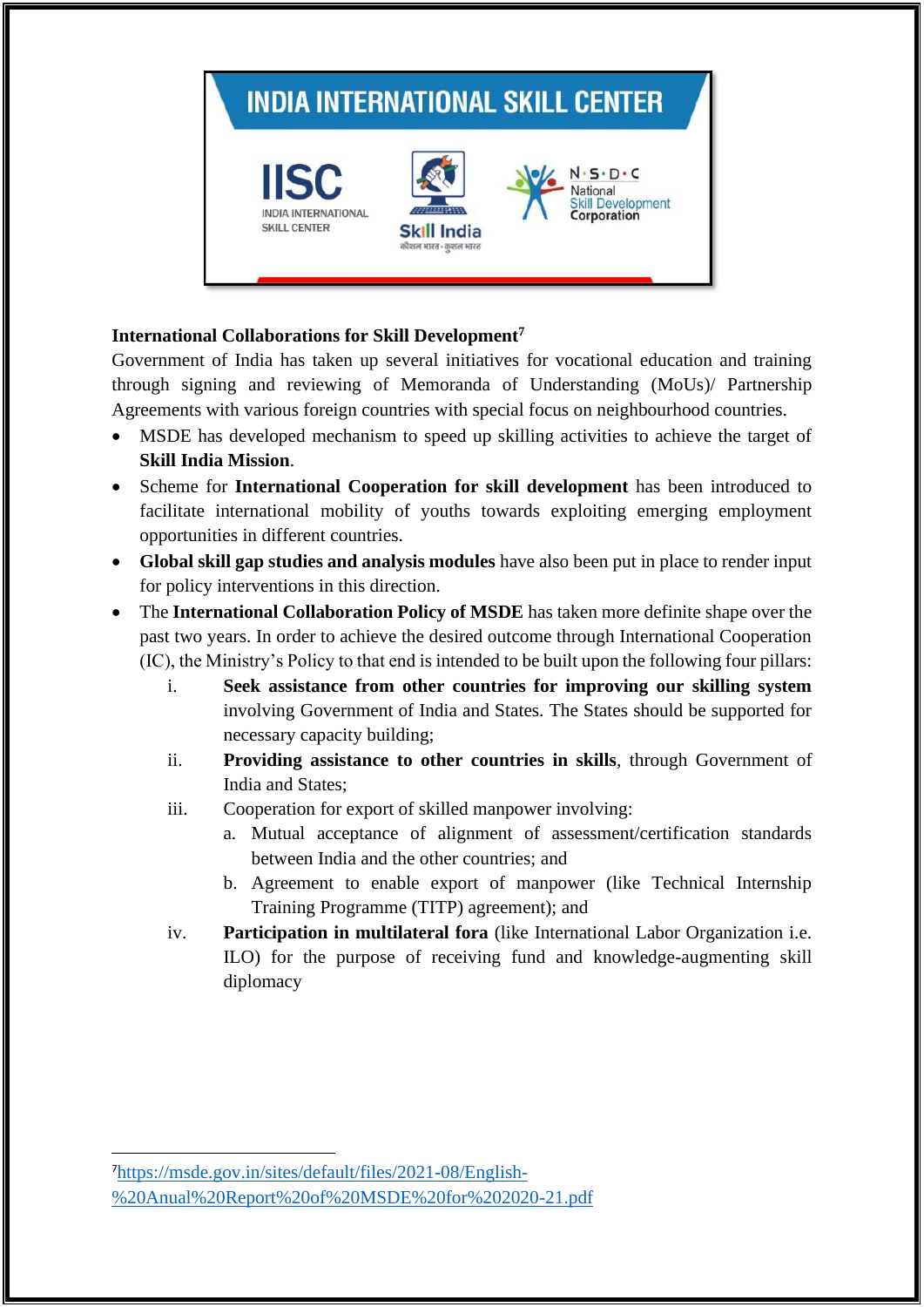### **Year-Wise Initiatives Undertaken**

**2021***<sup>8</sup>* **Japan** Memorandum of Cooperation between the Government of India and Government of Japan, on a Basic Framework for Partnership for Proper Operation of the System Pertaining to "Specified Skilled Worker" (SSW)



|      | <b>Singapore</b>                | Trainers-Assessor Academies<br>Five<br>have<br>been<br>established with private industry partners, across nine<br>sectors under Short Term Training Ecosystem                                                                                                                |
|------|---------------------------------|------------------------------------------------------------------------------------------------------------------------------------------------------------------------------------------------------------------------------------------------------------------------------|
|      | <b>United</b><br><b>Kingdom</b> | UK India Education and Research Initiative (UKIERI)<br>Phase III (2016-2021) on review of the SSC partnership<br>and initiating new partnership in area of apprenticeship,<br>assessment and content development                                                             |
| 2020 | <b>Germany</b>                  | A meeting was held on 10 November 2020 in virtual<br>mode with professionals from German Federal<br>Employment Agency to discuss about the issues related<br>to mapping of health sector job roles and mobility of<br>health care workers from India to Germany <sup>9</sup> |
|      |                                 | 'Skilled Immigration Act' was introduced, which<br>expands the possibilities for skilled workers with<br>vocational, non-academic training from non-EU<br>countries                                                                                                          |
|      |                                 | An MoU was signed with Crosslink Education<br>Consulting for a pilot batch of potential Indian<br>candidates to undertake nursing apprenticeship in<br>Germany <sup>10</sup>                                                                                                 |
|      | <b>United</b><br><b>Kingdom</b> | A virtual conference was held with Department for<br>International Development (DFID,) Skills for health and                                                                                                                                                                 |

<sup>8</sup> [https://msde.gov.in/sites/default/files/2021-08/English-](https://msde.gov.in/sites/default/files/2021-08/English-%20Anual%20Report%20of%20MSDE%20for%202020-21.pdf)

- [%20Anual%20Report%20of%20MSDE%20for%202020-21.pdf](https://msde.gov.in/sites/default/files/2021-08/English-%20Anual%20Report%20of%20MSDE%20for%202020-21.pdf)
- <sup>9</sup> [https://msde.gov.in/sites/default/files/2021-08/English-](https://msde.gov.in/sites/default/files/2021-08/English-%20Anual%20Report%20of%20MSDE%20for%202020-21.pdf)
- [%20Anual%20Report%20of%20MSDE%20for%202020-21.pdf](https://msde.gov.in/sites/default/files/2021-08/English-%20Anual%20Report%20of%20MSDE%20for%202020-21.pdf)
- <sup>10</sup> <https://pib.gov.in/PressReleseDetailm.aspx?PRID=1684320>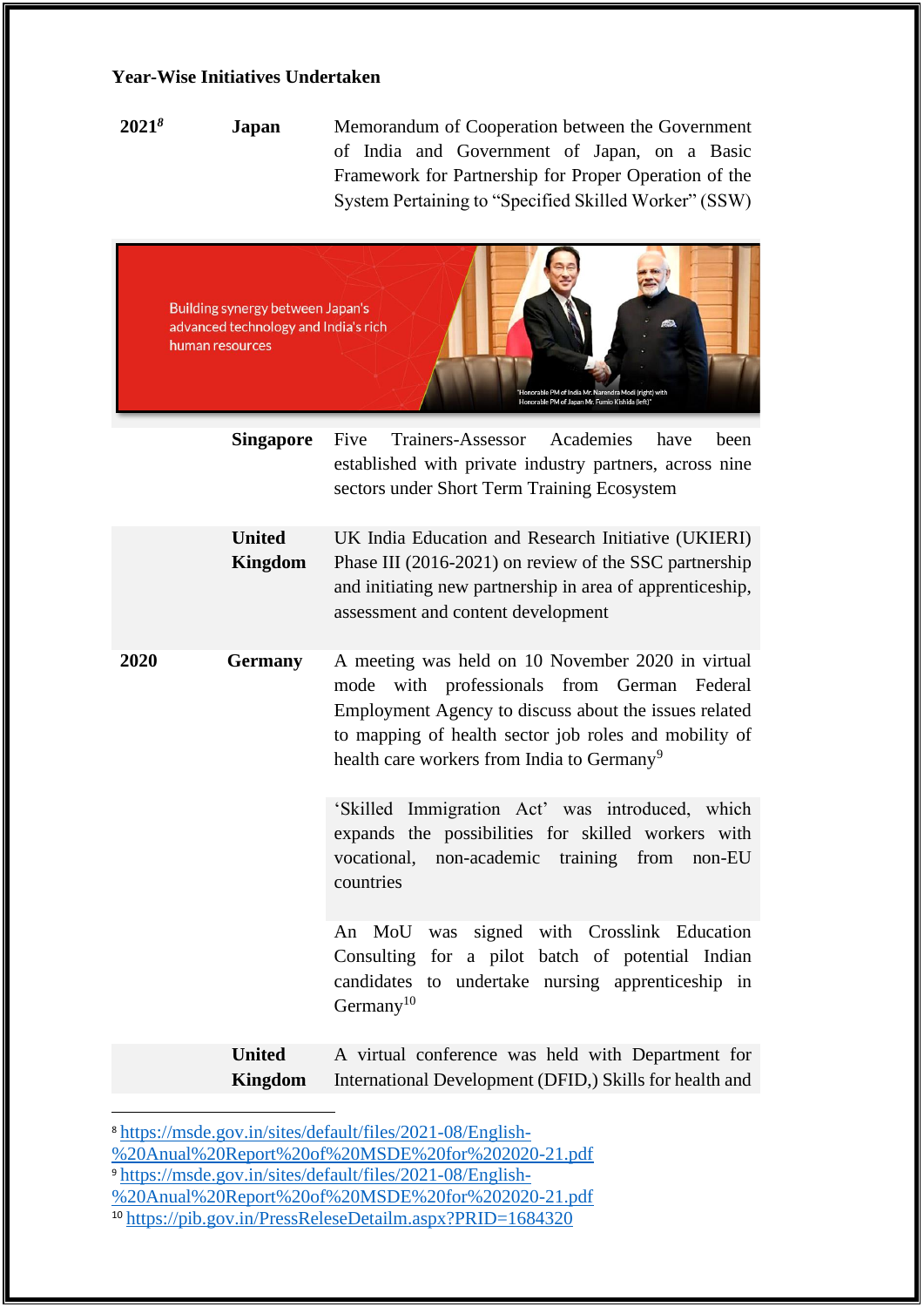UK skills for discussing about the qualification requirements UK and India regarding the health sector job roles.<sup>11</sup>



**Australia** MoU for Cooperation in Vocational Education and Training between MSDE and Department of Education, Skills and Employment, Government of Australia was signed

> NSDC and VETASSESS, a leading skills assessment authority for the Australian Government, had signed a MoU, under which mobility of skilled Indian workforce under Australian Industry Labour Agreements were aimed to be initiated $12$

- **Maldives** NSDC had successfully completed Developing a National Skills Development Master Plan for the TVET Authority, Republic of Maldives<sup>13</sup>
- **Jordan** NSDC was selected to provide technical advisory on the project- Support Institutionalizing the Jordanian National Skills Council- Information & Communication Technology, by the implementing agency for 'The Youth, Technology and Jobs' YTJ project in Jordan, Ministry of Digital Economy and Entrepreneurship (MoDEE)

<sup>11</sup> <https://pib.gov.in/PressReleseDetailm.aspx?PRID=1684320>

<sup>12</sup> [https://msde.gov.in/sites/default/files/2021-08/English-](https://msde.gov.in/sites/default/files/2021-08/English-%20Anual%20Report%20of%20MSDE%20for%202020-21.pdf)

[<sup>%20</sup>Anual%20Report%20of%20MSDE%20for%202020-21.pdf](https://msde.gov.in/sites/default/files/2021-08/English-%20Anual%20Report%20of%20MSDE%20for%202020-21.pdf) <sup>13</sup>[https://msde.gov.in/sites/default/files/2021-08/English-](https://msde.gov.in/sites/default/files/2021-08/English-%20Anual%20Report%20of%20MSDE%20for%202020-21.pdf)

[<sup>%20</sup>Anual%20Report%20of%20MSDE%20for%202020-21.pdf](https://msde.gov.in/sites/default/files/2021-08/English-%20Anual%20Report%20of%20MSDE%20for%202020-21.pdf)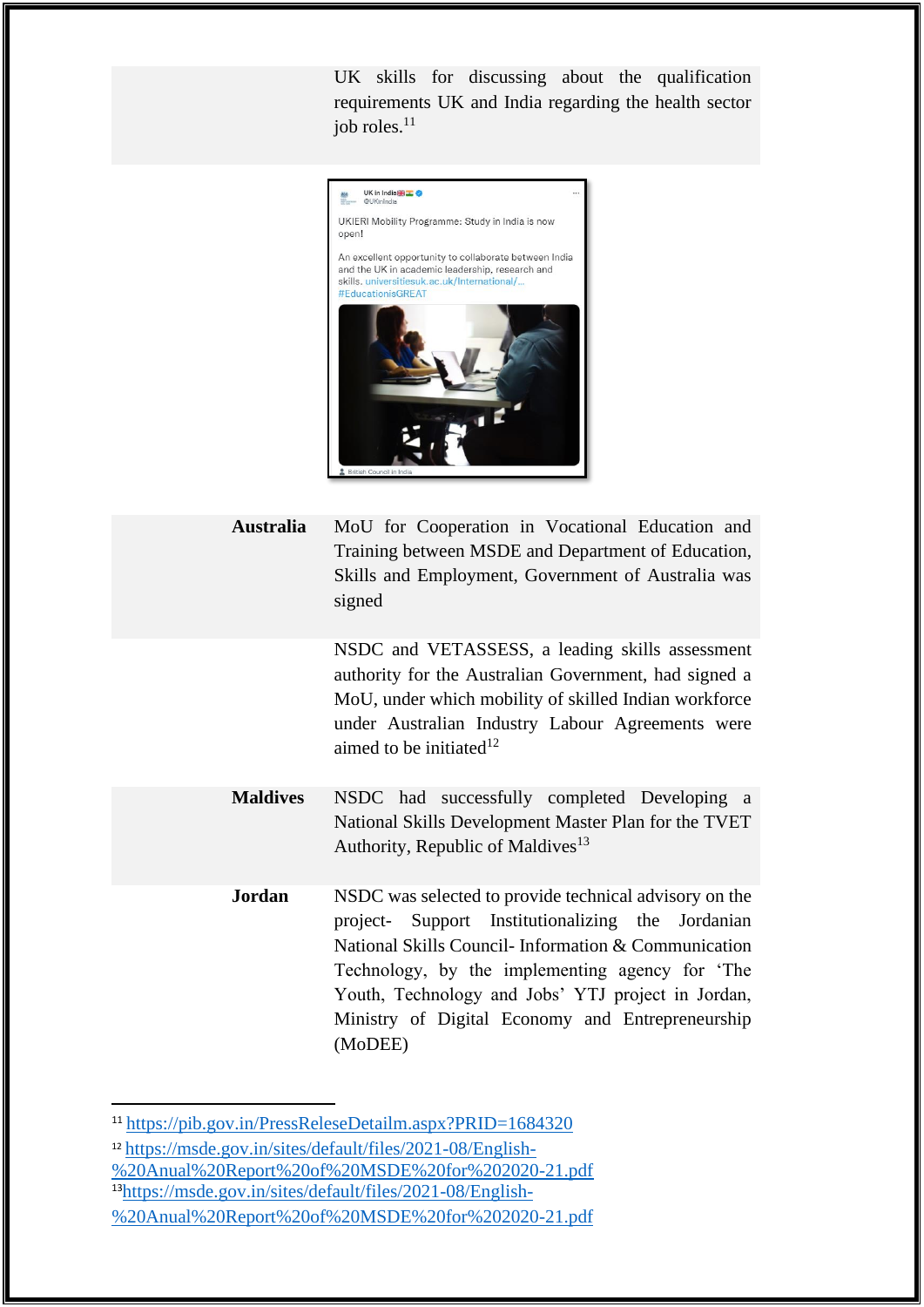| $2019^{14}$ | <b>Germany</b>  | Joint Declaration of Intent was signed between BMZ,<br>Siemens Limited and MSDE on Skills for Sustainable<br>Growth                                                                                                            |
|-------------|-----------------|--------------------------------------------------------------------------------------------------------------------------------------------------------------------------------------------------------------------------------|
|             | <b>UAE</b>      | MoU was signed with Xtramix Group of companies and<br>Kedman Skilling and Infrastructure Equipment Skill<br>Council to conduct RPL assessment and certification for<br>employees of Xtramix Group at Abu Dhabi                 |
|             | Qatar           | An MoU for Cooperation in Skill Development and<br>Mutual Recognition of Qualifications to facilitate skill<br>training and employment of certified Indian workforce<br>in Qatar                                               |
|             | <b>Morocco</b>  | A Partnership Agreement in the field of Vocational<br>Training was signed between Office of Vocational<br>Training and Employment Promotion of the Kingdom of<br>Morocco and NSDC                                              |
|             | <b>Finland</b>  | An MoU was signed with Finnish National Agency for<br>Education to promote and facilitate the exchange of<br>knowledge and new innovations and connect the<br>providers within the vocational education and training<br>sector |
|             | <b>Maldives</b> | An MoU was signed with Ministry of Economic<br>Development, Government of the Republic of Maldives<br>for cooperation in the field of Skills Development in<br><b>Maldives</b>                                                 |

India, being a young nation with  $\sim 65\%$  of its population below the age of 35 years<sup>15</sup>, presents an opportunity that can be leveraged to create a high-quality skilled workforce for the rest of the world, especially those nations which have an ageing or declining national population. The Government of India is leaving no stone unturned in endorsing this demographic dividend of youth skill-force, for the growth of the nation and, in turn, of every citizen.

### **References**

- <https://pib.gov.in/PressReleseDetailm.aspx?PRID=1684320>
- [https://msde.gov.in/sites/default/files/2021-08/English-](https://msde.gov.in/sites/default/files/2021-08/English-%20Anual%20Report%20of%20MSDE%20for%202020-21.pdf) [%20Anual%20Report%20of%20MSDE%20for%202020-21.pdf](https://msde.gov.in/sites/default/files/2021-08/English-%20Anual%20Report%20of%20MSDE%20for%202020-21.pdf)

<sup>14</sup> [https://msde.gov.in/sites/default/files/2021-08/English-](https://msde.gov.in/sites/default/files/2021-08/English-%20Anual%20Report%20of%20MSDE%20for%202020-21.pdf) [%20Anual%20Report%20of%20MSDE%20for%202020-21.pdf](https://msde.gov.in/sites/default/files/2021-08/English-%20Anual%20Report%20of%20MSDE%20for%202020-21.pdf) <sup>15</sup> India International Skill Centre (IISC) Network | National Skill Development Corporation [\(NSDC\) \(nsdcindia.org\)](https://nsdcindia.org/iisc-network)